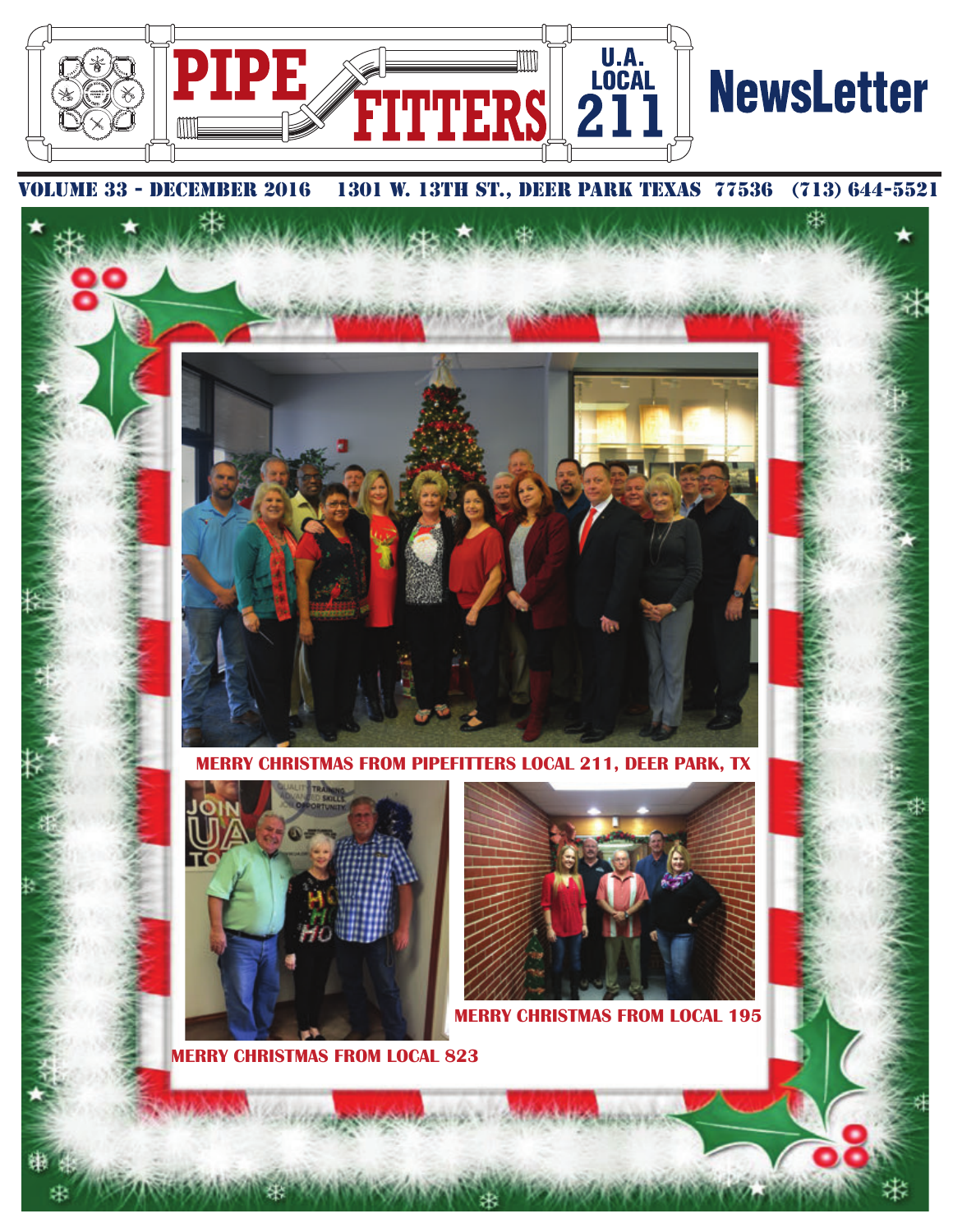## *FROM THE DESK OF ..........*



*To all the members and their families, I would like to wish each and every one of you a Merry Christmas* and a Happy and Safe New Year. I would also like to mention a final farewell to our Business Manager *Kenneth Edwards. I want to say "thank you" to Kenneth for his awesome leadership and guidance for the past 12 years as Business Manager of Pipetters Local Union 211. I want to announce that I have appointed Kenneth to be the Local 211 Chaplain. If anyone is admitted into the hospital for any reason*

*please call Local 211 and let us know what hospital because Kenneth will be visiting you. Kenneth volunteered himself for this position simply because this is something he feels that he could do to help or assist our members that are not well. Under Kenneth's leadership Local 211 has brought in 3 other Local Unions through the UA's merging them into Local 211, and the reason for the merger was because the UA knew that through these mergers the members would* be better off being a part of a local union that was not only financially sound, but also had numerous signatory *contractors and a lot of work going on as well. I am also sure that Local 211 having the highest pay scale in the Southern part of the U.S. played a big part in the decision of these mergers by the UA. Kenneth Edwards will be sorely missed by all of us, and I want to say a nal thank you and I wish him a long and happy retirement because he truly deserves it! I am looking forward to the year 2017, because from what I see on the horizon, we should be blessed with another year of an adundance of work and another pay raise.* 

*In closing let us not forget the birth of Jesus Christ this Christmas, and once again may God bless each of you and your families. Bryan K. Edwards*



*I would like to wish everyone a Merry Christmas and a Happy New Year from my family to yours and may 2017 bring good health and tidings to all of our Local 211 members and their families. Fraternally, Mike Trahan*



To all of the LU211 Officers, Members, and Apprentice School Staff, *May you and your families have a Merry Christmas, & may the New Year be Healthy & Prosperous! Fraternally Yours, John "Ace" Coody*



*I am truly blessed to be a member of Pipetters Local 211. There are so many great people I have met & fellowshipped with. I take to heart some of the relationships I have formed and am greatful for all. I want to wish each and everyone a Merry Christmas and a Happy New Year. Remember Philippians 4:13 and 4:23. Have a Blessed 2017! John Guyon*



*As many of you have heard, I nd this holiday season has been taxing for me at best. My wife had knee replacement on 11/14 and the same afternoon my son Robert was in a motorcycle accident that nearly cost him his life. My family has been blessed with the prayers many of you have provided for their needed recovery. I can't thank you all enough for all the prayers and messages we have received in this wonderful season. In addition, Robert received donations from the generous coworkers at Exxon Baytown as well as some continuing education members. It's this generosity that makes our local union and the UA an organization of pride. Robert is on a slow road to what we hope is a full recovery. Thanks to you all I have much to be thankful for this Christmas season.*

*I wish all my Brothers & Sisters a wonderful Christmas and a Happy and Prosperous New Year! Mark Baker*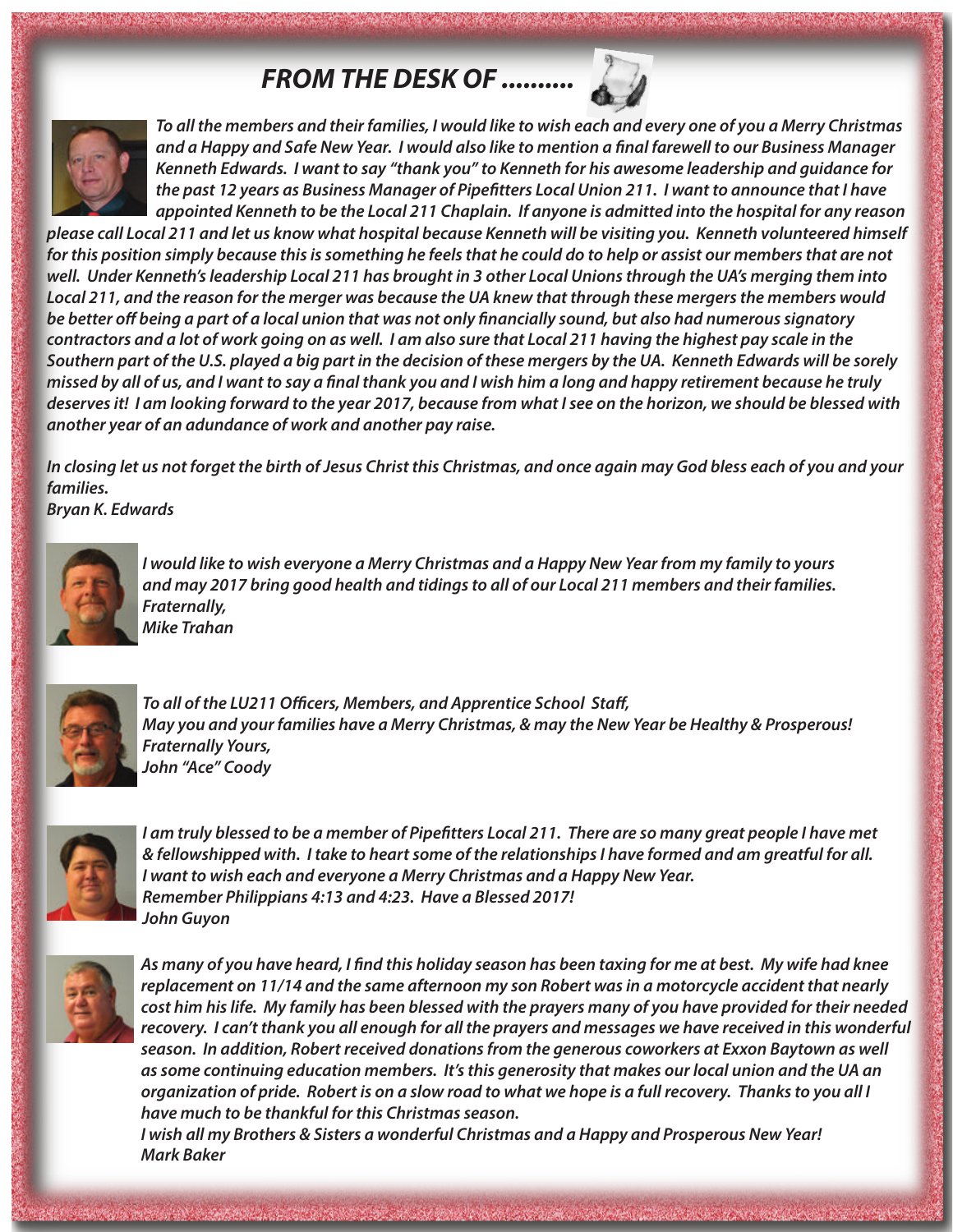